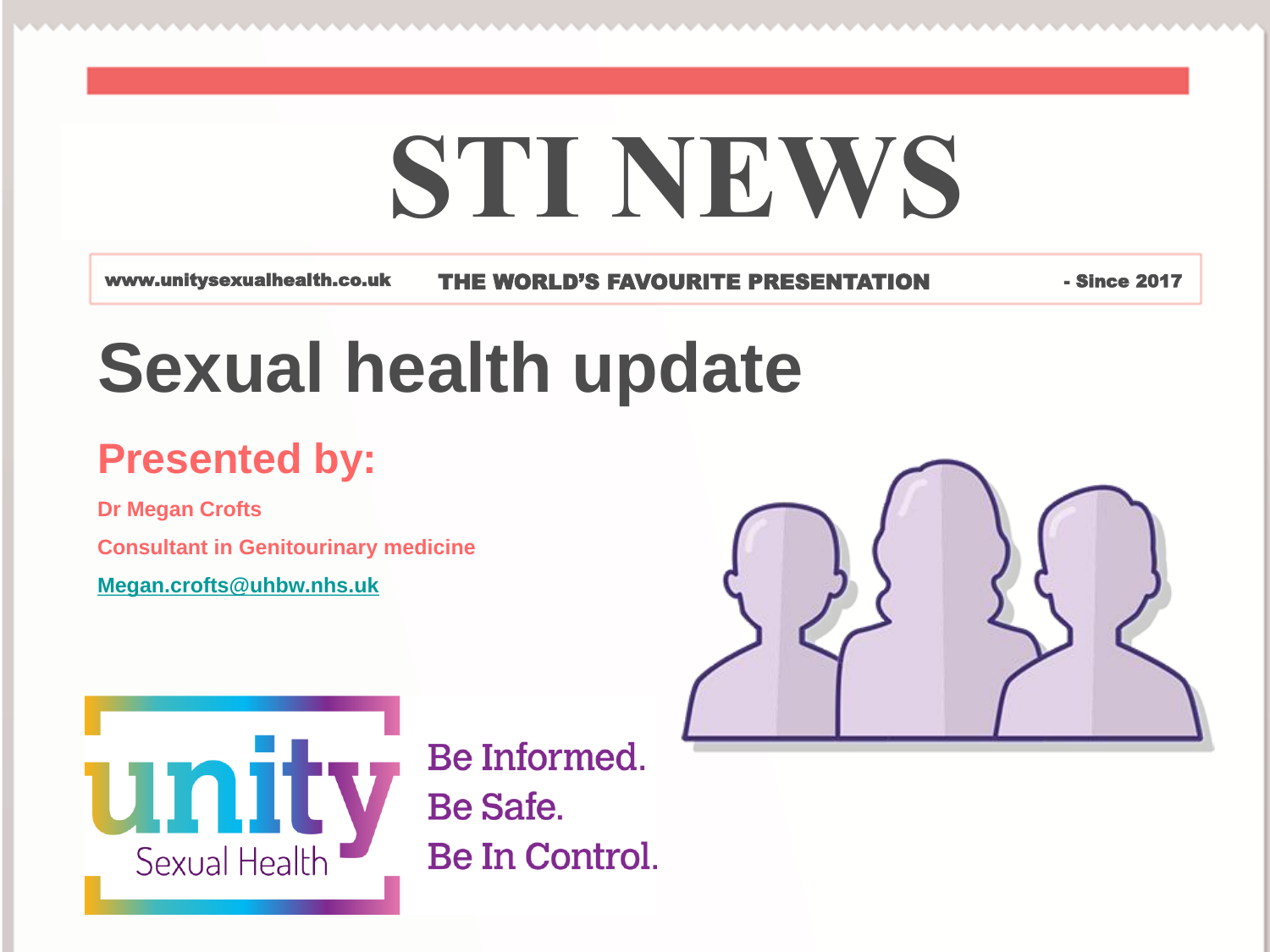### STI NEWS

### *Headlines from the year*

**Syphilis HIV**

### **Resistant and recalcitrant infections**

- **Gonorrhoea**
- **Trichomonas**
- **Candida**
- **Bacterial vaginosis**

## **New resources**

- UKSHA Shigella alerts
- Practical guidance for Primary Care to optimise HIV testing and reengagement of people living with **HIV**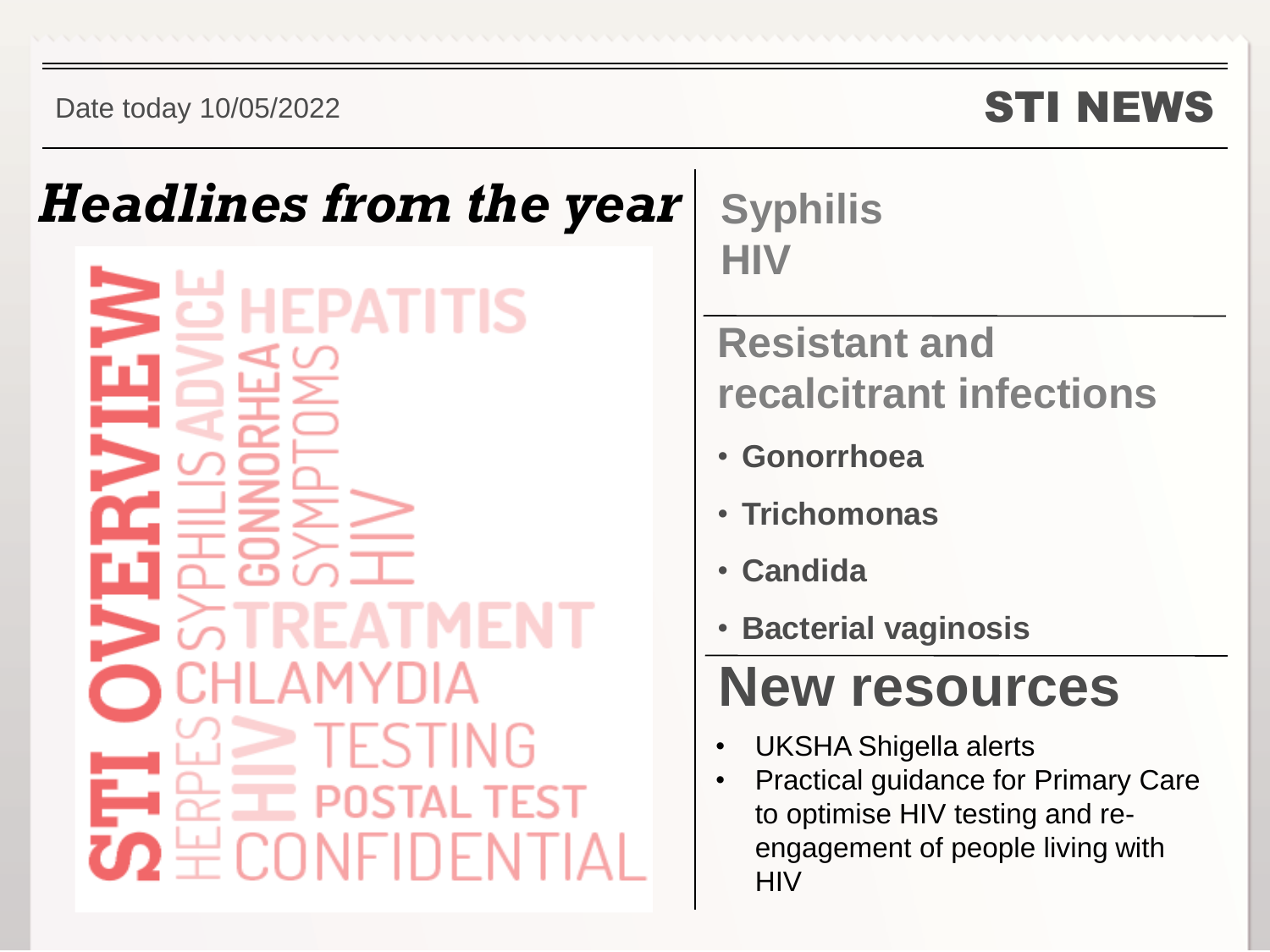### STI NEWS

## *Syphilis*

## Continues to surprise!

### Has presented as

- Visual impairment (Patients in 60s and 70s)
- Inflammatory bowel disease
- Unilateral hearing loss
- Intrauterine death
- Antenatal asymptomatic
- **Dementia**
- Suspected sarcoidosis
- New, unusual headaches
- Rash affecting chest, hands and feet

### **When to think about syphilis?**

- Ulcers
- Rash
- Fever, headaches, adenopathy
- Neurological symptoms
- Patchy alopecia

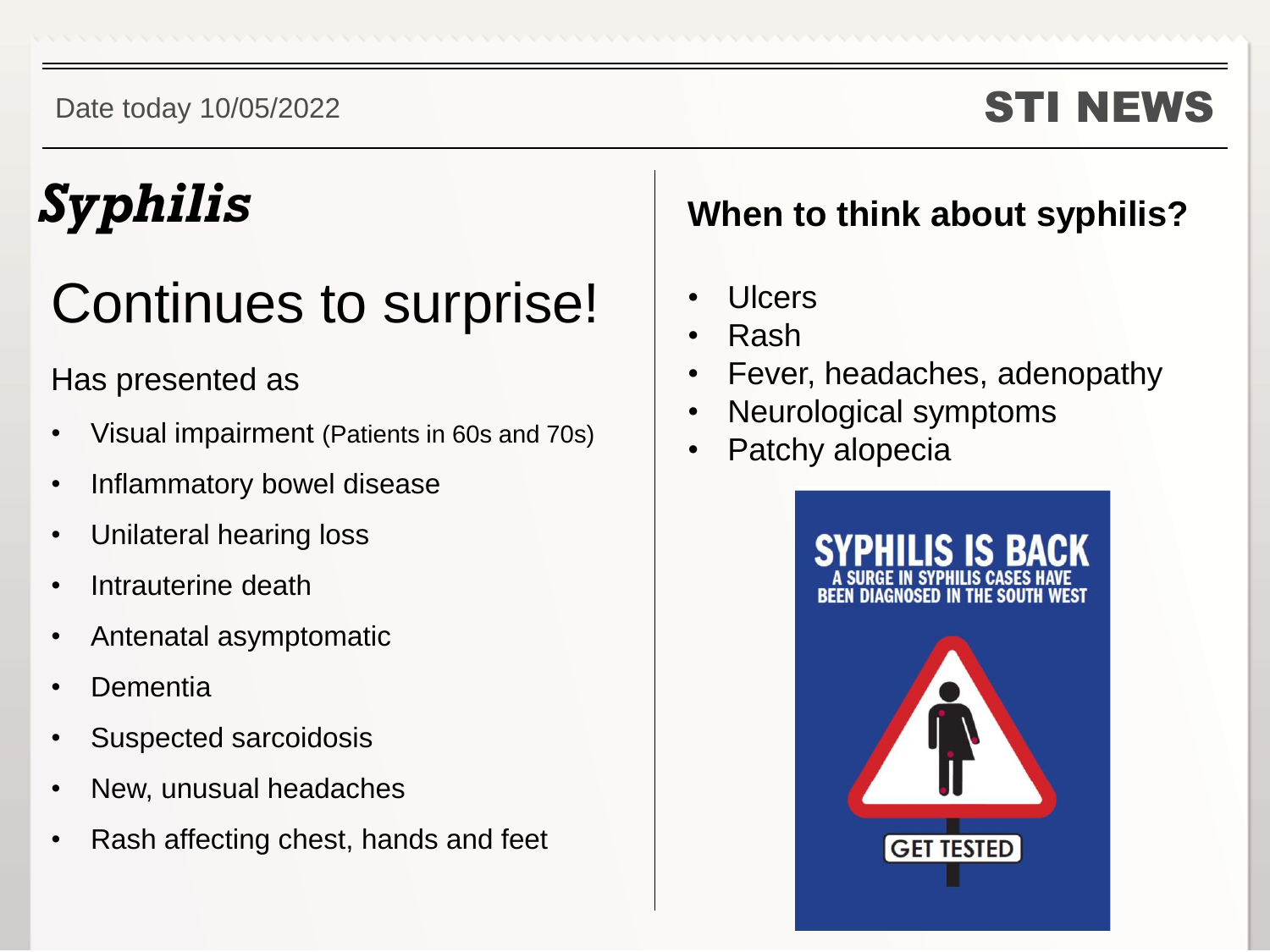### STI NEWS

## *HIV*

- PrEP now fully available on the **NHS**
- PrEP is up to 100% effective at preventing HIV acquisition.
- Unity has registerd over 800 people for PrEP.
- Can be taken daily or event-based.



## **Monitoring on PrEP**

- All patients are offered 3 monthly prescriptions
- **Every 3 months** offered full STI screening incl HIV testing
- (depending on risk**Every 3-12 months** factors) renal function check

# **Other HIV news**

All patients from primary care will be advised to have HIV tests when requesting:

- EBV or CMV serology
- "Glandular fever" tests
- Viral hepatitis screens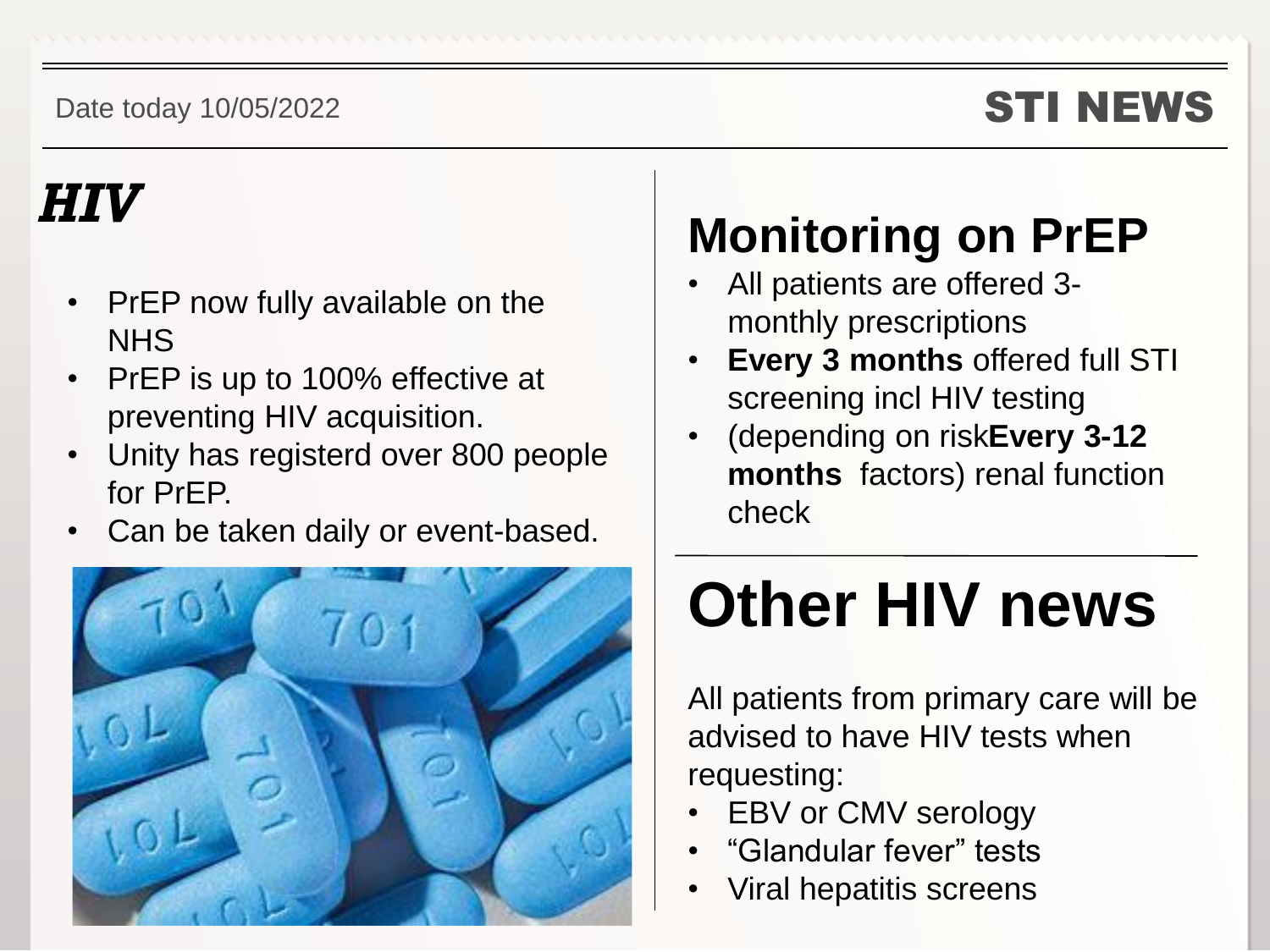### STI NEWS

## *Gonorrhoea*

Press release

### More cases of antibiotic resistant gonorrhoea identified in England

Three new cases of antibiotic-resistant Neisseria gonorrhoeae, the bacteria which causes gonorrhoea, have been confirmed in England.



From: UK Health Security Agency Published 7 February 2022



These cases are in addition to the case announced in December 2021.

Figure 3. Percentage of N. gonorrhoeae isolates in the GRASP sentinel surveillance system that were resistant to selected antimicrobials, England and Wales, 2000 to 2020+

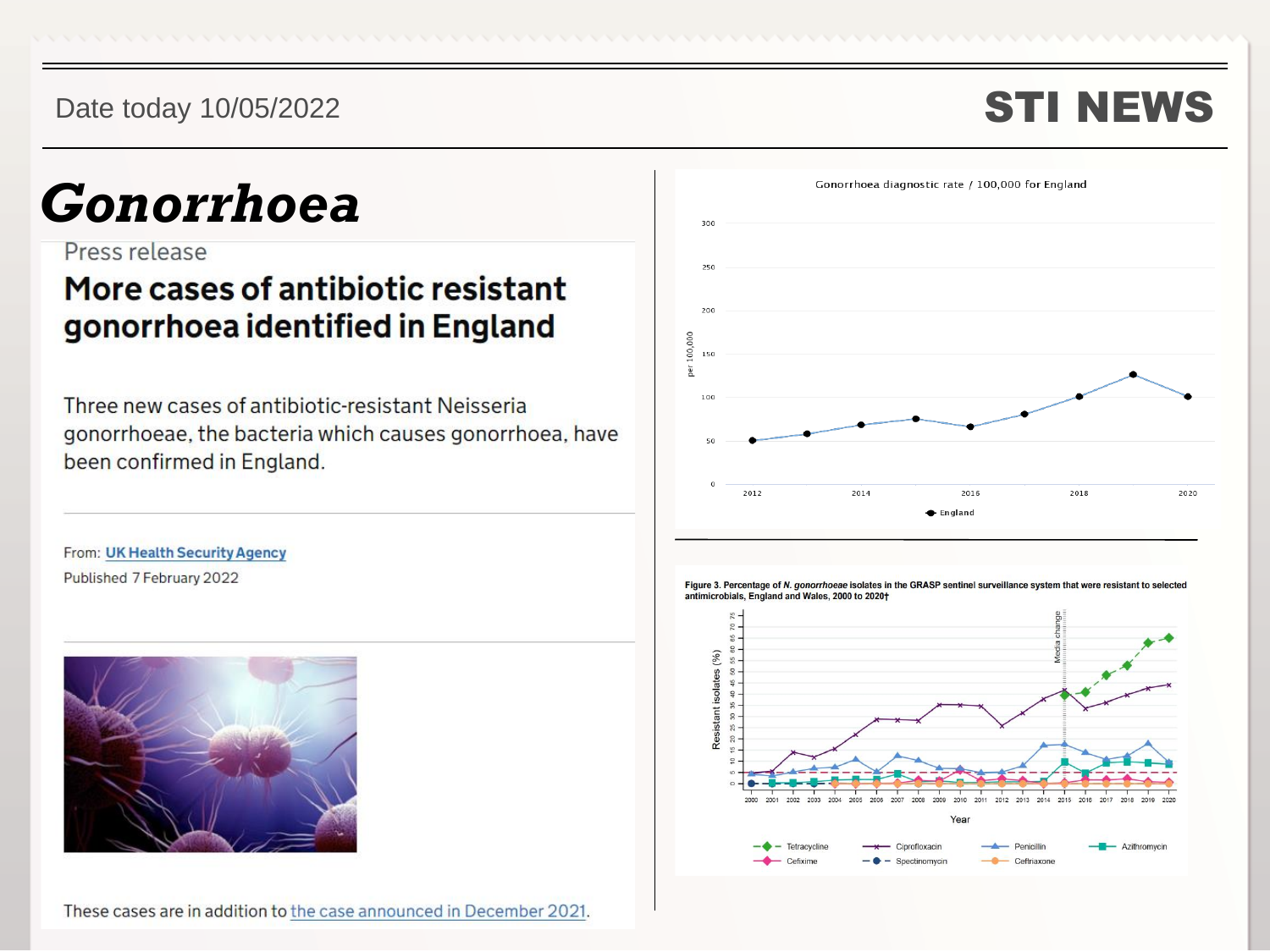### STI NEWS

## *Gonorrhoea*

- NAATs in Bristol test for Chlamydia and Gonorrhoea
- All cases of gonorrhoea should have a NAAT and culture from any "exposed" site



### **1 st line treatment**

Ceftriaxone 1g IM stat with lidocaine

**2 nd line** Ciprofloxacin or Cefixime plus azithromycin 2g stat

# **Test of cure**

2 weeks after treatment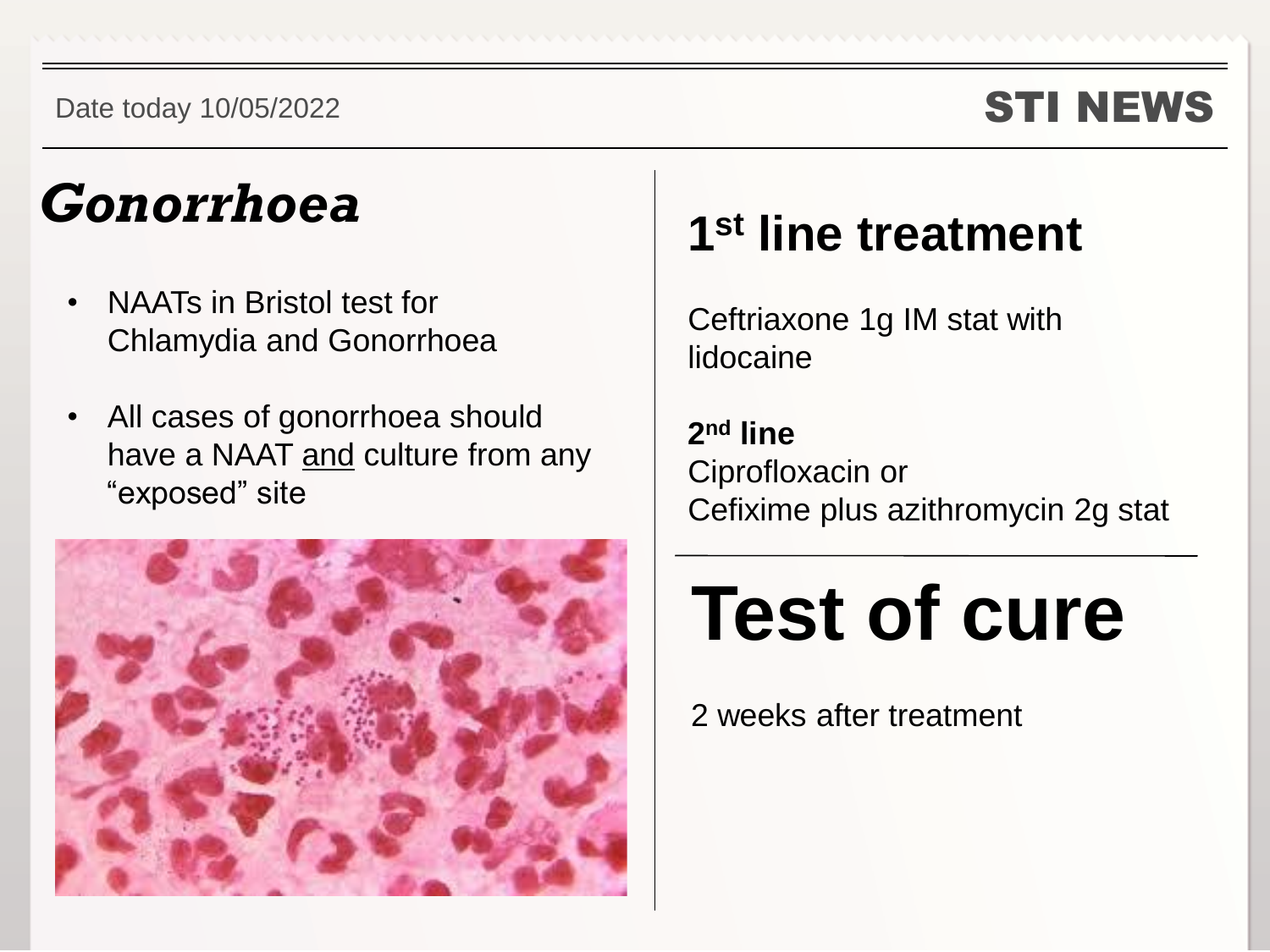### STI NEWS

Figure 4. Rates of selected sexually transmitted infection (STI) diagnoses among England residents accessing sexual health services by ethnicity and STI, 2020. England



(b) Female



### **Trichomonas** Remains the world's **most common non-viral STI**

- **Relatively uncommon in the UK but Bristol has higher-than-UK-average rates**
- **In patients attending GP in Bristol** 
	- **2.7% symptomatic women & 1.7% asymptomatic women had TV**

### **Treatment**

Increase in treatment-resistance seen in Bristol

**1 st line treatment now:** Metronidazole 400mg **TDS** for **7 days**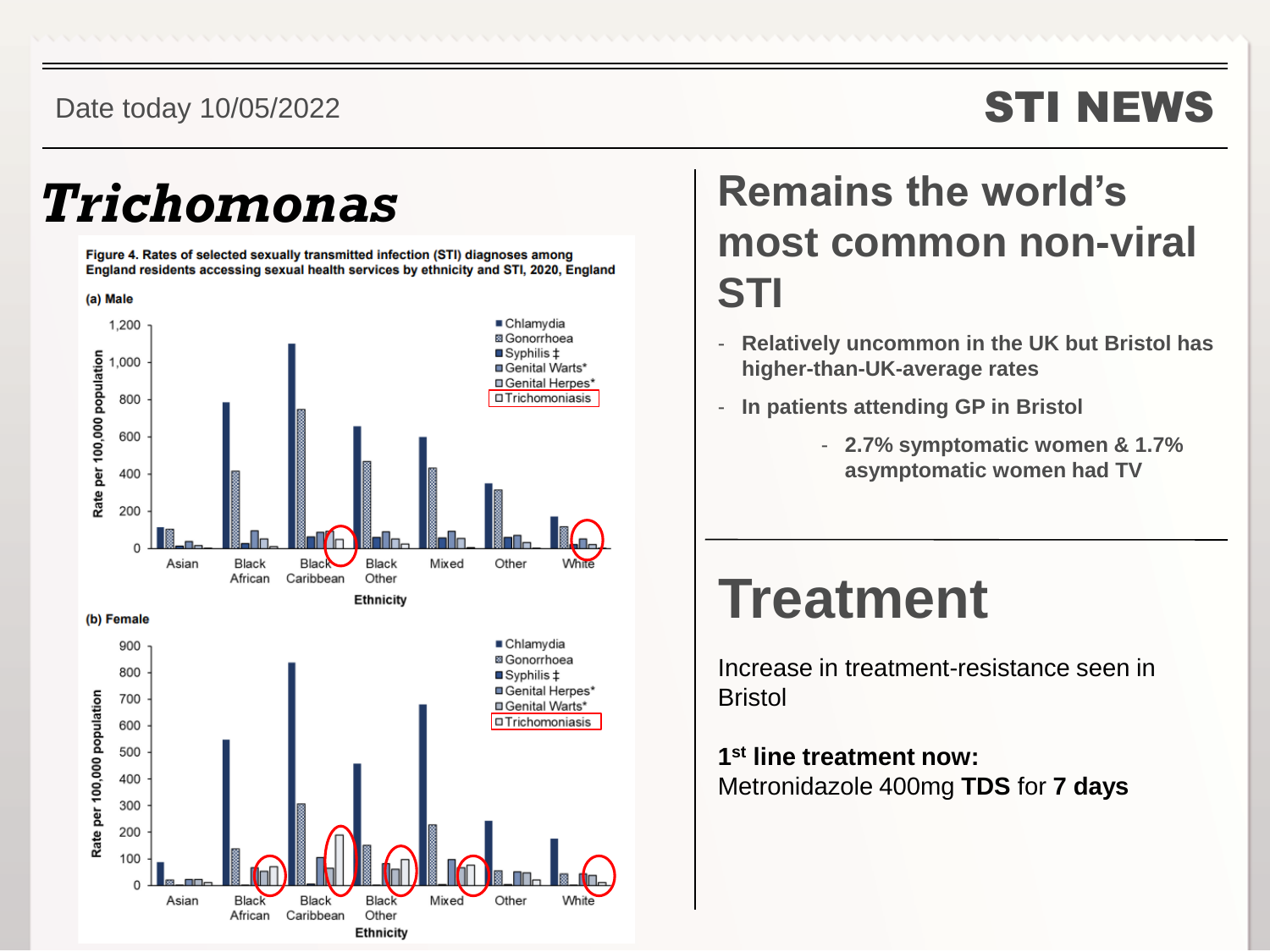### STI NEWS

## *Candida*



### **Common**

- **20-60% females colonised with candida sp.**
- **Up to 10% will experience recurrent symptoms**
- **Can be overdiagnosed and symptoms misinterpreted**

## **Management**

#### **Think about**

- Predisposing factors
- Optimising care for any predisposing factors
- Vulval skin care
- Antifungal therapies

#### **1 st line treatment**

Oral/vaginal azole\* plus topical azole BD for 3 weeks

#### **Recurrent/severe**

Oral/vaginal azole\* on days 1,4&7 plus *plus* pessary *plus* topical azole BD for 3 weeks

#### **Recurrent**

- Ensure above is done
- Induction  $+$  maintenance therapy
	- Oral/vaginal azole\* days 1,4,7
	- Weekly azole (can be twice weekly)

\*Breastfeeding or pregnant- only vaginal Rx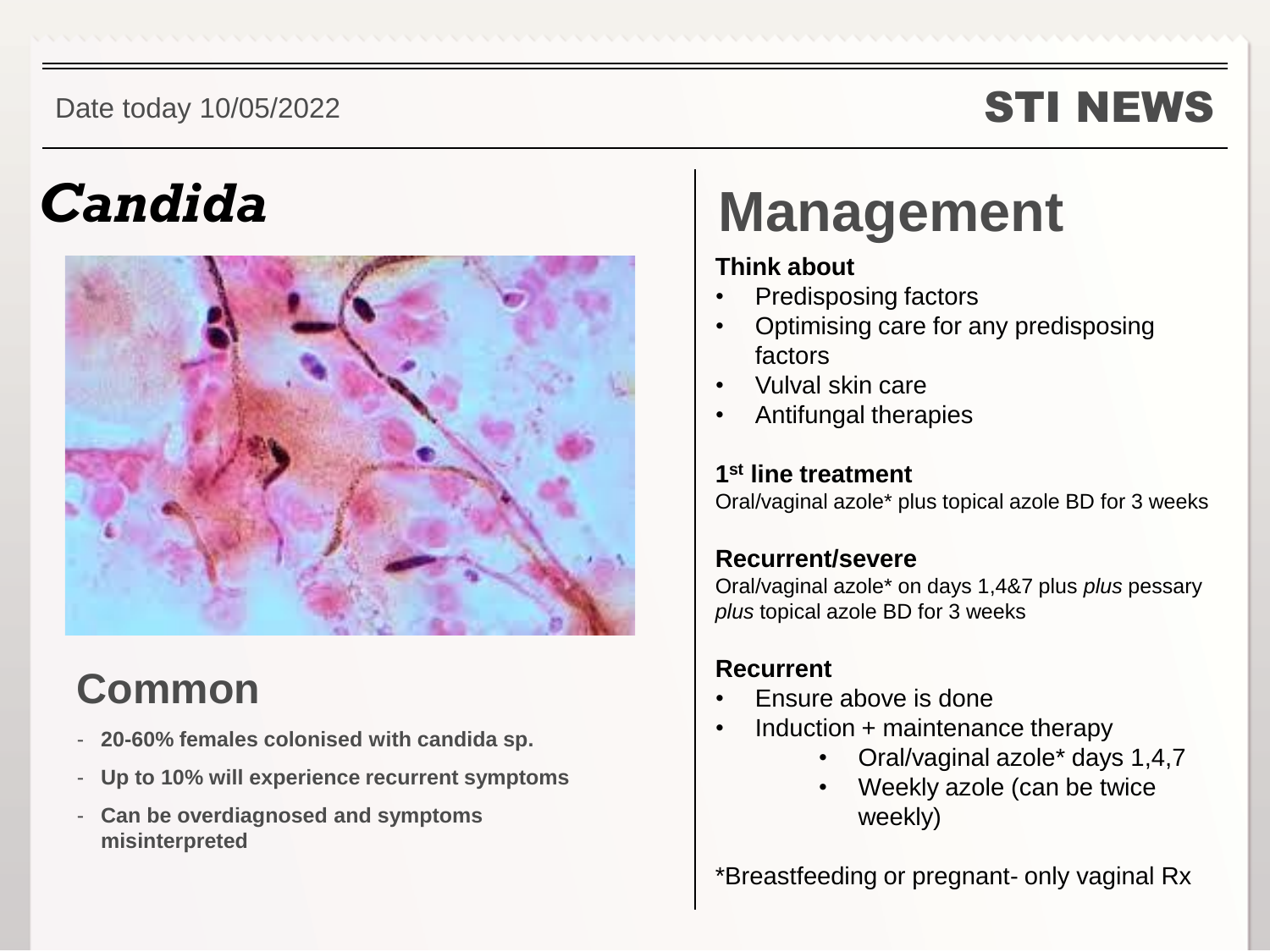### STI NEWS

## **Bacterial vaginosis**

- Up to 50% BV is asymptomatic
- BV is characterized by a fishy-smelling, thin, grey/white homogeneous discharge that is *not* associated with itching or soreness.
- Assessment:
	- Treatments tried
	- Vaginal/vulval practices



### **Consider**

- **STI risk: Especially Trichomonas**
- **Precipitating factors- Smoking? Douching?**
- **Is this BV or is this physiological discharge?**

### **What is "normal" discharge?**

• **Smell? Colour? Consistency?**



[https://www.unitysexualhealth.co.uk/what-is](https://www.unitysexualhealth.co.uk/what-is-normal-vaginal-discharge/)normal-vaginal-discharge/

### **Treatment 1 st line treatment**

Metronidazole 400mg BD for 5-7 days **or** Topical metronidazole or Clindamycin

### **Recurrent**

• Consider precipitating factors Metronidazole gel twice-weekly for 16/52 **or** Intravaginal lactate gel 3/7 after menses **or** Oral metronidazole 2g once monthly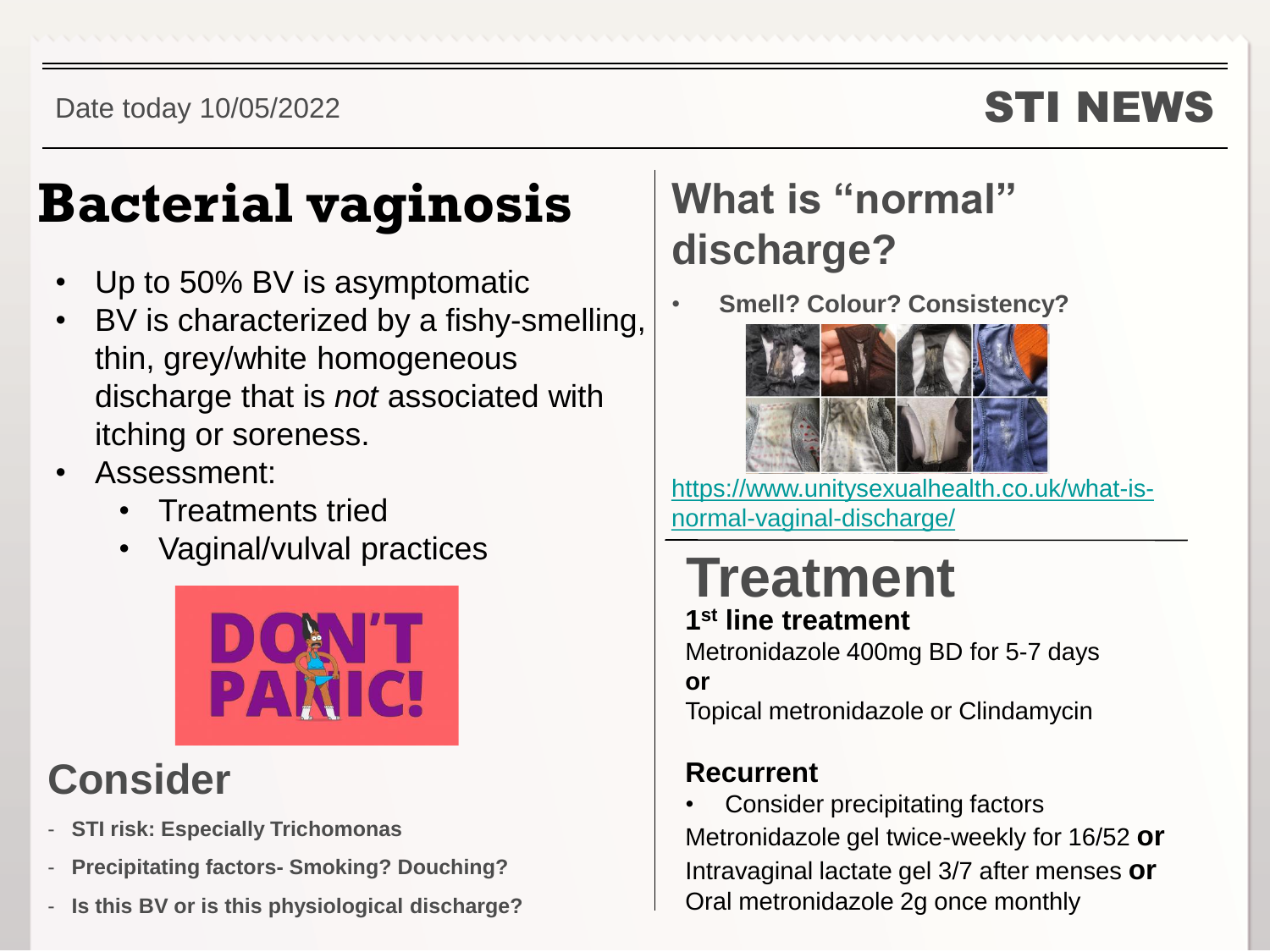### STI NEWS

## *Shigella*

- UKHSA has detected a rise in cases of extremely antibiotic-resistant Shigella sonnei infections
- Mainly gay, bisexual and other MSM
- 47 cases Sept 2021-Jan 2022 (compared to 16 cases in 17 previous months)



## **What is Shigella?**

- Gut infection Very infectious
- Symptoms incl: diarrhoea (bloody), abdominal cramps, fever
- Window period 1-4 days, commonly mistaken for food poisoning

# **Management**

- Most cases will self-resolve
- MSM encouraged to seek advice from GP/sexual health for testing
- Some will require hospitalisation and antibiotics
- Full STI screen
- No sex/swimming/hot tubs/sharing towels for 7 days after symptoms resolve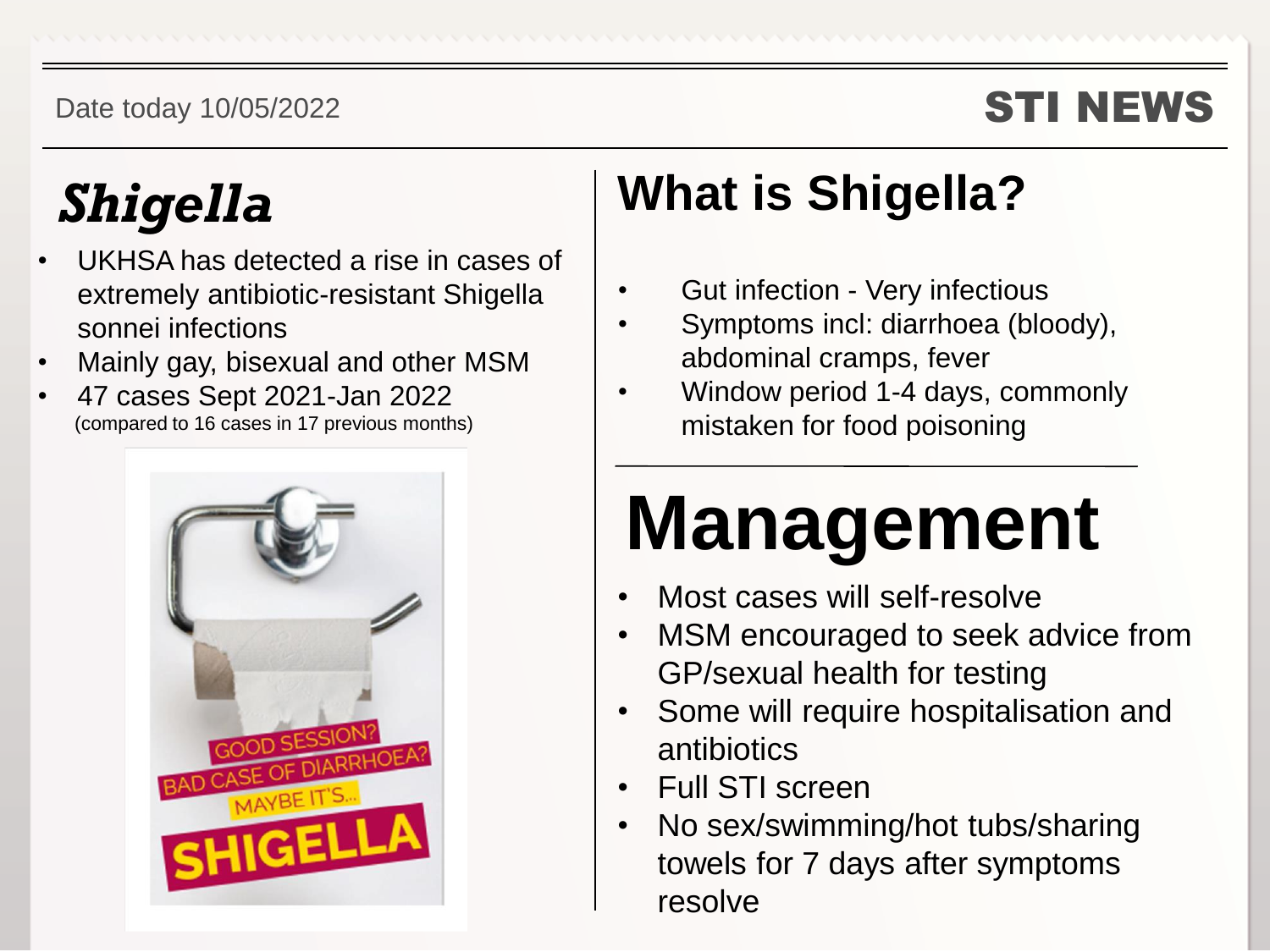#### Date today 10/05/2022 **STI NEWS**



#### **Practical guidance for Primary Care to** optimise HIV testing and re-engagement of people living with HIV

#### Aim of the guidance

This guidance is for primary care professionals interested in increasing HIV testing and re-engagement of people living with HIV lost to follow-up in their practice. It is based on learning from the Elton John AIDS Foundation Zero HIV Social Impact Bond (SIB) Primary Care HIV testing and re-engagement, which was informed by BHIVA/BASHH/BIA HIV testing guidance<sup>1</sup>, NICE Guidance (2016)<sup>2</sup> and previous Primary Care HIV testing initiatives such as the RHIVA study<sup>3</sup>.

#### **Top tips from the Elton John AIDS Foundation HIV GP Champion group**

Changes require time and energy. You may consider implementing one of these changes at a time and work your way down the list!

#### 1. Add HIV test as an opt out/offer everyone 5. Don't forget other blood borne an HIV blood test

In all routine yearly bloods, NHS health checks and new patient registration. No counselling involved, just informing "we are including HIV in all our MOT/yearly tests" is enough. It can be helpful to attach an explanatory slip to the blood forms (see example in appendix 1).

#### 2. Get your team on board

Ensure all primary care staff including reception and administrative staff are involved and aware of your HIV testing policies. Offer training and answer questions to help combat HIV stigma.

3. Set up electronic reminder alerting Electronic reminder alerts for patients who've never had an HIV test or not for the last year can be very helpful (see EMIS alert in appendix 2).

#### 4. Make sure your patients living with HIV are not lost to follow-up

Ensure they have at least one hospital review every year. Check that their HIV diagnosis is properly coded and their antiviral medication is recorded as "hospital prescription" on the GP system. This avoids risk of serious drug interactions. (Remember to offer pneumococcal and flu vaccinations.)

### viruses

Screen your population for blood borne viruses, offering simultaneously a test for HIV, Hepatitis B Surface antibody and Hepatitis C serologies. This is particularly indicated for all new patient registrations and NHS checks.

#### 6. Code patients' notes who decline an **HIV test**

Almost no one will opt out. Often the ones who do are those who perceive themselves most at risk. Please code "HIV test declined" and, if unable to discuss then, make a note to do so at next opportunity.

#### 7. Strengthen collaboration with secondary care HIV clinics and community organisations

This contributes to offering cohesive care and support for our patients living with HIV. Good communication will also facilitate detection and reconnection of patients lost to follow-up.

#### 8. Help patients living with HIV to disclose their status

Research shows that around 8% of patients living with HIV have not disclosed their condition to their GPs due to fear of stigma. By offering an HIV test routinely, and talking about and treating it as any other chronic condition, you will be contributing to reducing stigma.

### **Why is this needed?**

- Following HIV Commission Report (2021)- English government launches the HIV Action Plan (2021)
- Commits to achieving zero HIV transmissions by 2030
- Number of undiagnosed people living with HIV in  $UK = 5,150$
- As this number decreases, traditional approaches to HIV testing are less productive
- Opt-out testing in GP increases in importance

# **What do I do?**

Think about the 8 "top tips" in your practice